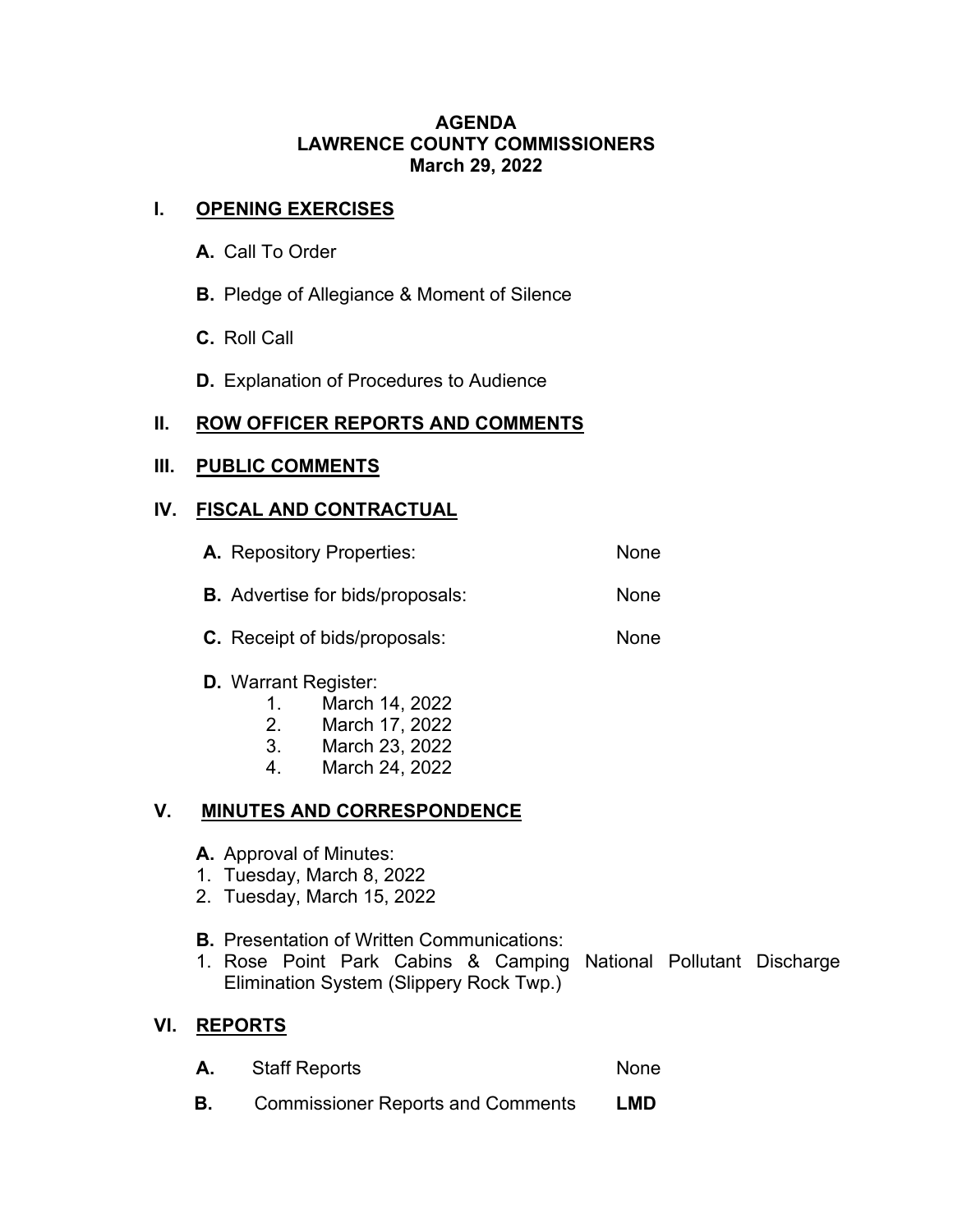## **VII. NEW BUSINESS**

## **A.** New Resolutions:

## 1. *Planning*

Resolution for discussion and possible approval to enter into an Agreement for Purchase and Sale of Commercial Real Property with John Properties, LLC.

#### 2. *Planning*

Resolution for discussion and possible approval to enter into a grant with the Dept. Of Conservation and Natural Resources for Quaker Falls-Phase 2 project.

## 3. *Planning*

Resolution for discussion and possible approval to enter into an agreement with LCSS to implement the TEAM program.

#### 4. *Budget Amendment (District Attorney)*

Resolution for discussion and possible approval to amend FY 2022 Budget.

#### 5. *Transfers (Administrative)*

1. Central Court from Contingency to Minor Equipment for \$1,150.00.

2. DJ Russo from Land & Building Rental to Gas for \$110.00.

3. Commissioners' Contingency to Maintenance Contracted Services for \$10,382.00.

4. Public Defender from Contingency to Attorney Fees for \$112.00.

- **B.** Resolutions on the table: None
- **C.** Resolutions to be taken off the table: None
- **D.** New Resolutions: None
- **E.** Motion to amend the agenda:

# **X. ORDINANCES**

- **A.** On the Table: None
- **B.** For introduction: None